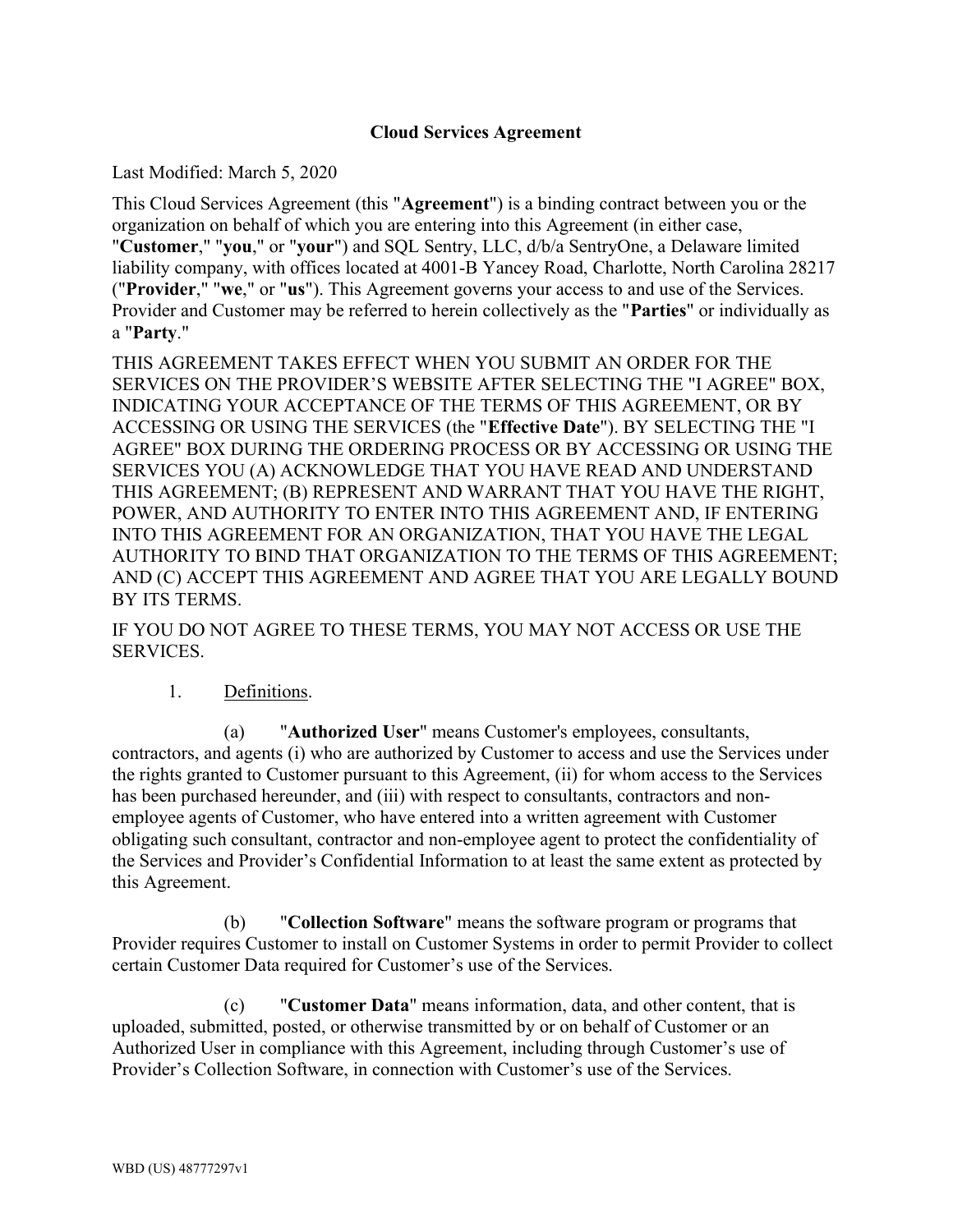(d) "Customer Systems" means the Customer's information technology infrastructure, including computers, software, hardware, databases, electronic systems (including database management systems), and networks, whether operated directly by Customer or through the use of third-party services, other than the Services.

(e) "Documentation" means any manuals, instructions, or other documents or materials that the Provider provides makes available to Customer at https://docs.sentryone.com/help and which describes the functionality, components, features, or requirements of the cloud-based Services.

(f) "Person" means an individual, corporation, partnership, joint venture, limited liability entity, governmental authority, unincorporated organization, trust, association, or other entity.

(g) "Personal Information" means information relating to an identified or identifiable individual or which used alone or in combination with other information does or can (directly or indirectly) identify a specific individual.

(h) "Professional Services" means Provider technical or other services specifically requested by Customer and mutually agreed between Customer and Provider as set forth in a separate statement of work.

(i) "Provider IP" means the Services, the Documentation, Collection Software, Provider Systems and any and all intellectual property, including all other information, data, documents, materials, works, and other content, devices, methods, processes, hardware, software, and other technologies and inventions, including any deliverables, technical or functional descriptions, requirements, plans, or reports, that are provided or used by Provider or any Subcontractor in connection with the Services or otherwise comprise or relate to the Services or Provider Systems provided to Customer or any Authorized User in connection with the foregoing. For the avoidance of doubt, Provider IP includes Resultant Data and any information, data, or other content derived from Provider's monitoring of Customer's access to or use of the Services, but does not include Customer Data.

"Provider Systems" means the information technology infrastructure used by or on behalf of Provider in performing the Services, including all computers, software, hardware, databases, electronic systems (including database management systems), and networks, whether operated directly by Provider or through the use of third-party services.

(k) "Resultant Data" means data and information related to Customer's use of the Services, including statistical information regarding such use and information relating to the performance and operation of the Services during such use, but not including Customer Data.

(l) "Sales Order" means the purchasing page of the Provider's website where a customer initiates the purchase of the Services and which includes the quantity metric (such as the number of targeted database instances, databases or technologies), fees and payment terms for the specific Services purchased or any sales order prepared by Provider and provided to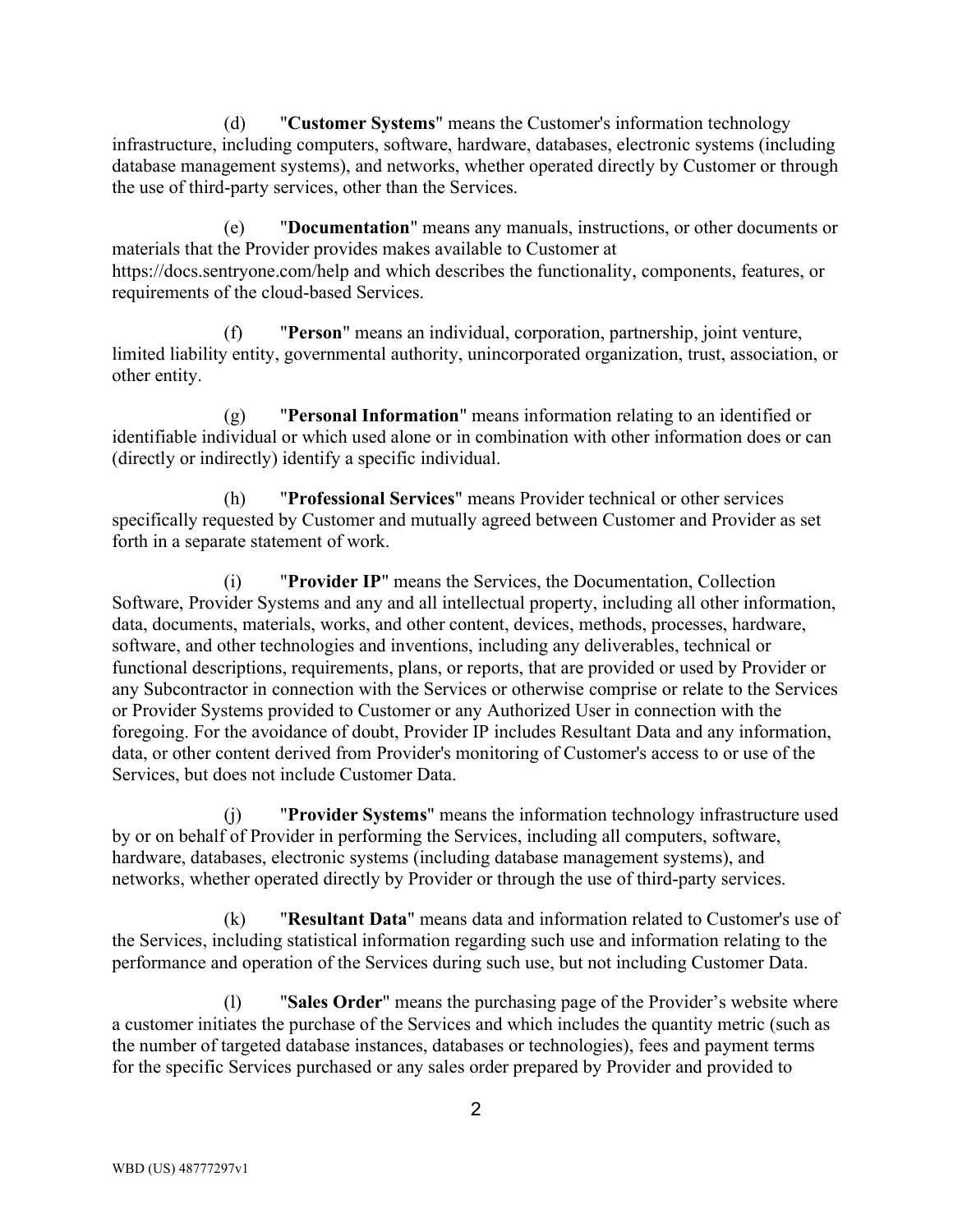Customer, that identifies the same, in each case subject to the terms and conditions of this Agreement.

(m) "Services" means the cloud-based software-as-a-service offering described on the Sales Order.

(n) "Third-Party Products" means any third-party software components provided with or incorporated in the Services.

2. Access and Use.

(a) Provision of Access. Subject to and conditioned on Customer's payment of Fees and compliance with all other/the terms and conditions of this Agreement, Provider hereby grants Customer a non-exclusive, non-sublicensable, non-transferable (except in compliance with Section  $12(g)$ ) right to access and use the Services during the Term, solely with respect to the quantity metric (such as the number of targeted database instances, databases or technologies) on the Sales Order and in accordance with the terms and conditions herein. Such use is limited to Customer's internal use. Provider shall provide to Customer access to the necessary passwords and network links or connections to allow Customer to access the Services. Customer shall designate an administrator that will have access to the Customer's Platform Security Portal and will be responsible for designating additional administrators. Customer administrators shall provide access to Authorized Users as determined necessary by Customer. The total quantity (number of targeted database instances, databases or technologies) shall not exceed the number set forth in the Sales Order, except as expressly agreed to in writing by the Parties and subject to any appropriate adjustment of the Fees payable hereunder.

(b) License to Collection Software. If the Services purchased by Customer require use of Provider's Collection Software, subject to the terms and conditions contained in this Agreement, Provider hereby grants to Customer a non-exclusive, non-sublicenseable, nontransferable (except in compliance with Section  $12(g)$ ) license to use the Collection Software during the Term solely for Customer's internal business purposes in connection with its use of the Services.

(c) Documentation License. Subject to the terms and conditions contained in this Agreement, Provider hereby grants to Customer a non-exclusive, non-sublicenseable, nontransferable (except in compliance with Section  $12(g)$ ) license to access and use the Documentation during the Term solely for Customer's internal business purposes in connection with its use of the Services.

(d) Service and System Control. Except as otherwise expressly provided in this Agreement, as between the Parties:

(i) Provider has and will retain sole control over the operation, provision, maintenance, and management of the Services, Documentation and Provider Systems; and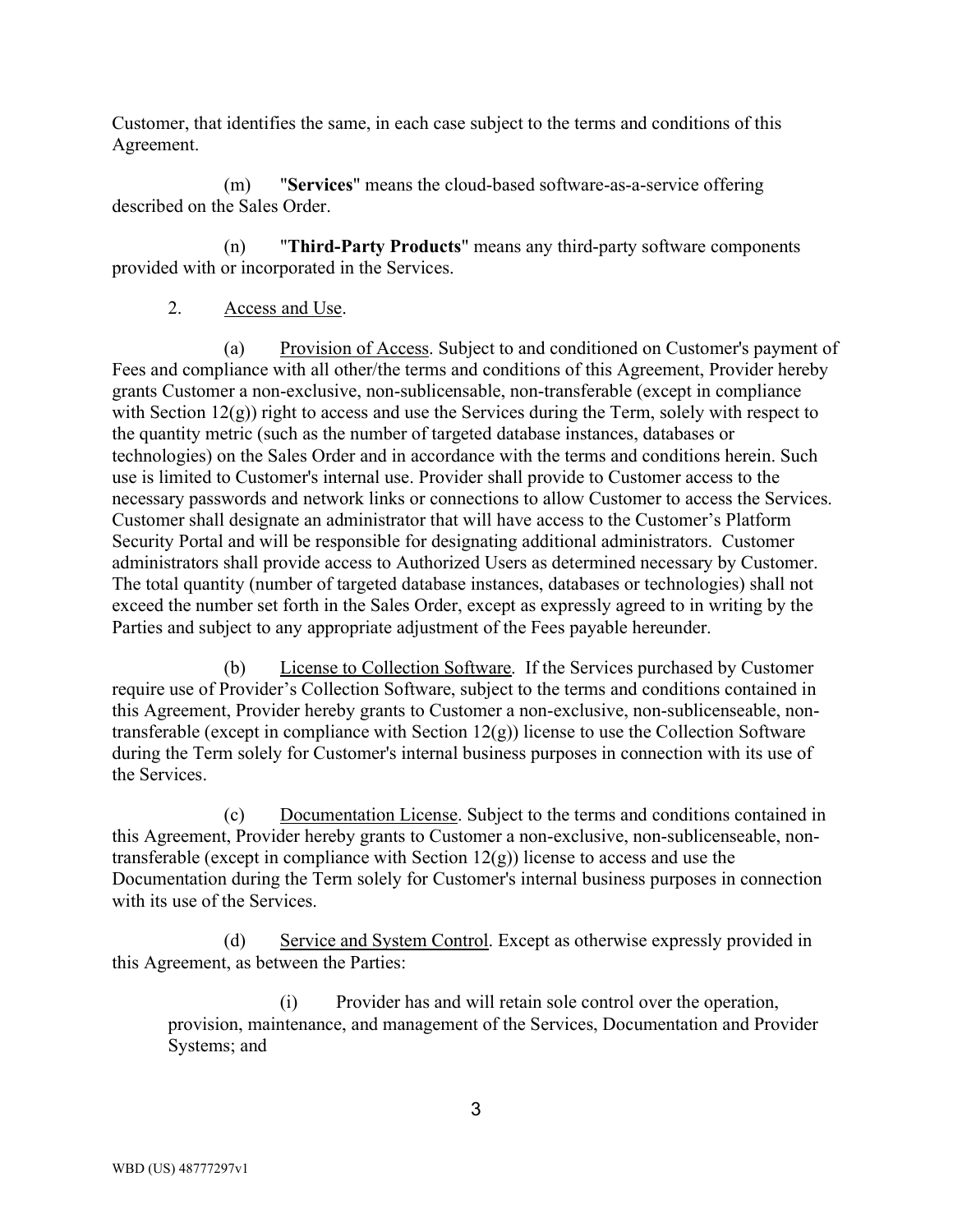(ii) Customer has and will retain sole control over the operation, maintenance, and management of, and all access to and use of, the Customer Systems, and sole responsibility for all access to and use of the Services, Documentation and Provider Systems by any Person by or through the Customer Systems or any other means controlled by Customer or any Authorized User, including any: (i) information, instructions, or materials provided by any of them to the Services or Provider; (ii) results obtained from any use of the Services, Documentation or Provider System; and (iii) conclusions, decisions, or actions based on such use.

(e) Use Restrictions. Customer shall not, and shall not permit any other Person to, access or use the Services, Documentation, Collection Software or Provider System except as expressly permitted by this Agreement. Customer shall not at any time, directly or indirectly, and shall not permit any Authorized Users to: (i) copy, modify, or create derivative works of the Provider IP, in whole or in part; (ii) rent, lease, lend, sell, license, sublicense, assign, distribute, publish, transfer, or otherwise make available the Provider IP; (iii) reverse engineer, disassemble, decompile, decode, adapt, or otherwise attempt to derive or gain access to any software component of the Provider IP, in whole or in part; (iv) remove any proprietary notices from the Services, Collection Software or Documentation; (v) access or use the Provider IP for purposes of competitive analysis of the Provider IP, the development, provision, or use of a competing software service or product or any other purpose that is to the Provider's detriment or commercial disadvantage; (v) use the Provider IP in any manner or for any purpose that infringes, misappropriates, or otherwise violates any intellectual property right or other right of any person, or that violates any applicable law or (vi) upload, submit, post or otherwise transmit Personal Information in connection with Customer's or any Authorized User's use of the Services.

(f) Reservation of Rights. Provider reserves all rights not expressly granted to Customer in this Agreement. Except for the limited rights and licenses expressly granted under this Agreement, nothing in this Agreement grants, by implication, waiver, estoppel, or otherwise, to Customer or any third party any intellectual property rights or other right, title, or interest in or to the Provider IP.

(g) Changes. Provider reserves the right, in its sole discretion, to make any changes to the Services, Documentation and Provider Systems that it deems necessary or useful, including to: (a) maintain or enhance: (i) the quality or delivery of Provider's services to its customers; (ii) the competitive strength of or market for Provider's services; or (iii) the Services' cost efficiency or performance; or (b) to comply with applicable Law; provided that no such change shall materially diminish the functionalities of the Services.

(h) Subcontractors. Provider may from time to time in its discretion engage third parties to assist Provider in the provision of the Services (each, a "Subcontractor").

(i) Suspension. Notwithstanding anything to the contrary in this Agreement, Provider may temporarily suspend Customer's and any Authorized End User's access to any portion or all of the Services if: (i) Provider reasonably determines that (A) there is a threat or attack on any of the Provider IP; (B) Customer's or any Authorized End User's use of the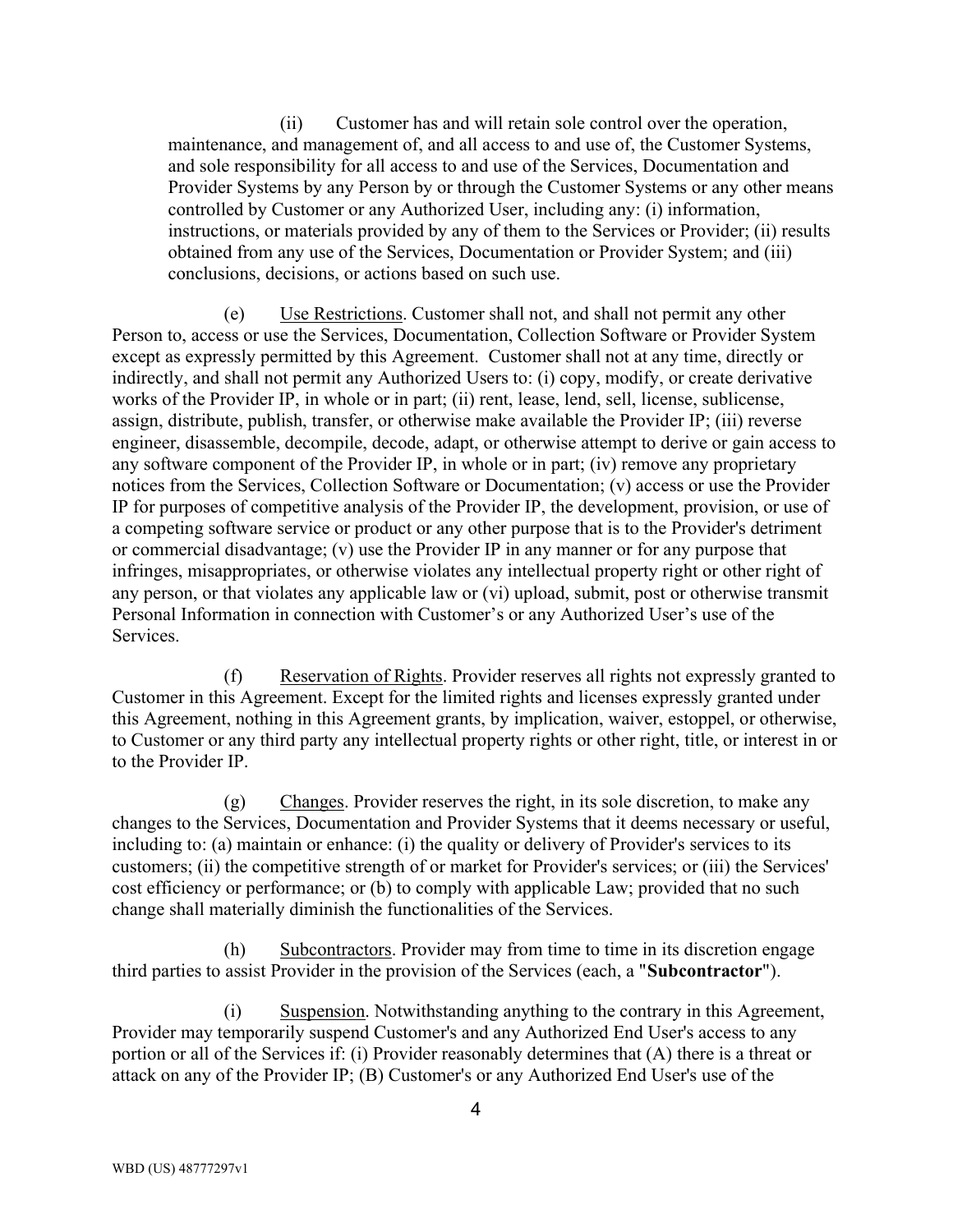Provider IP disrupts or poses a security risk to the Provider IP or to any other customer or vendor of Provider; (C) Customer, or any Authorized End User, is using the Provider IP for fraudulent or illegal activities; (D) subject to applicable law, Customer has ceased to continue its business in the ordinary course, made an assignment for the benefit of creditors or similar disposition of its assets, or become the subject of any bankruptcy, reorganization, liquidation, dissolution, or similar proceeding; or (E) Provider's provision of the Services to Customer or any Authorized End User is prohibited by applicable law; or (ii) in accordance with Section 5(a) (any such suspension described in subclause (i) or (ii), a "Service Suspension"). Provider shall use commercially reasonable efforts to provide written notice of any Service Suspension to Customer and to provide updates regarding resumption of access to the Services following any Service Suspension. Provider shall use commercially reasonable efforts to resume providing access to the Services as soon as reasonably possible after the event giving rise to the Service Suspension is cured. Provider will have no liability for any damage, liabilities, losses (including any loss of data or profits), or any other consequences that Customer or any Authorized User may incur as a result of a Service Suspension.

(j) Resultant Data. Notwithstanding anything to the contrary in this Agreement, Provider may monitor Customer's use of the Services and collect and compile Resultant Data. As between Provider and Customer, all right, title, and interest in Resultant Data, and all intellectual property rights therein, belong to and are retained solely by Provider. Customer acknowledges that Provider may compile Resultant Data based on Customer Data input into the Services. Customer agrees that Provider may (i) make Resultant Data publicly available in compliance with applicable law, and (ii) use Resultant Data to the extent and in the manner permitted under applicable law; provided that in either case such Resultant Data do not identify Customer or Customer's Confidential Information.

3. Customer Responsibilities. Customer is responsible and liable for all uses and disclosures of Customer Data and all uses of the Services and Documentation resulting from access provided by Customer, directly or indirectly, whether such access or use is permitted by or in violation of this Agreement. Without limiting the generality of the foregoing, Customer is responsible for all acts and omissions of Authorized Users or any Person using a password or login credentials assigned to an Authorized User, and any act or omission by an Authorized User or such Person that would constitute a breach of this Agreement if taken by Customer will be deemed a breach of this Agreement by Customer. Customer shall use reasonable efforts to make all Authorized Users aware of this Agreement's provisions as applicable to such Authorized User's use of the Services, and shall cause Authorized Users to comply with such provisions.

4. Support. During the Term, the access rights granted hereunder entitles Customer to the support services which may be accessed by customer at http://support.sentryone.com.

5. Fees and Payment.

(a) Fees. Customer shall pay Provider the fees ("Fees") as set forth in the Sales Order without offset or deduction. Customer shall make all payments hereunder in US dollars at the time of purchase or on or before the due date set forth in the Sales Order. If Customer fails to make any payment when due, without limiting Provider's other rights and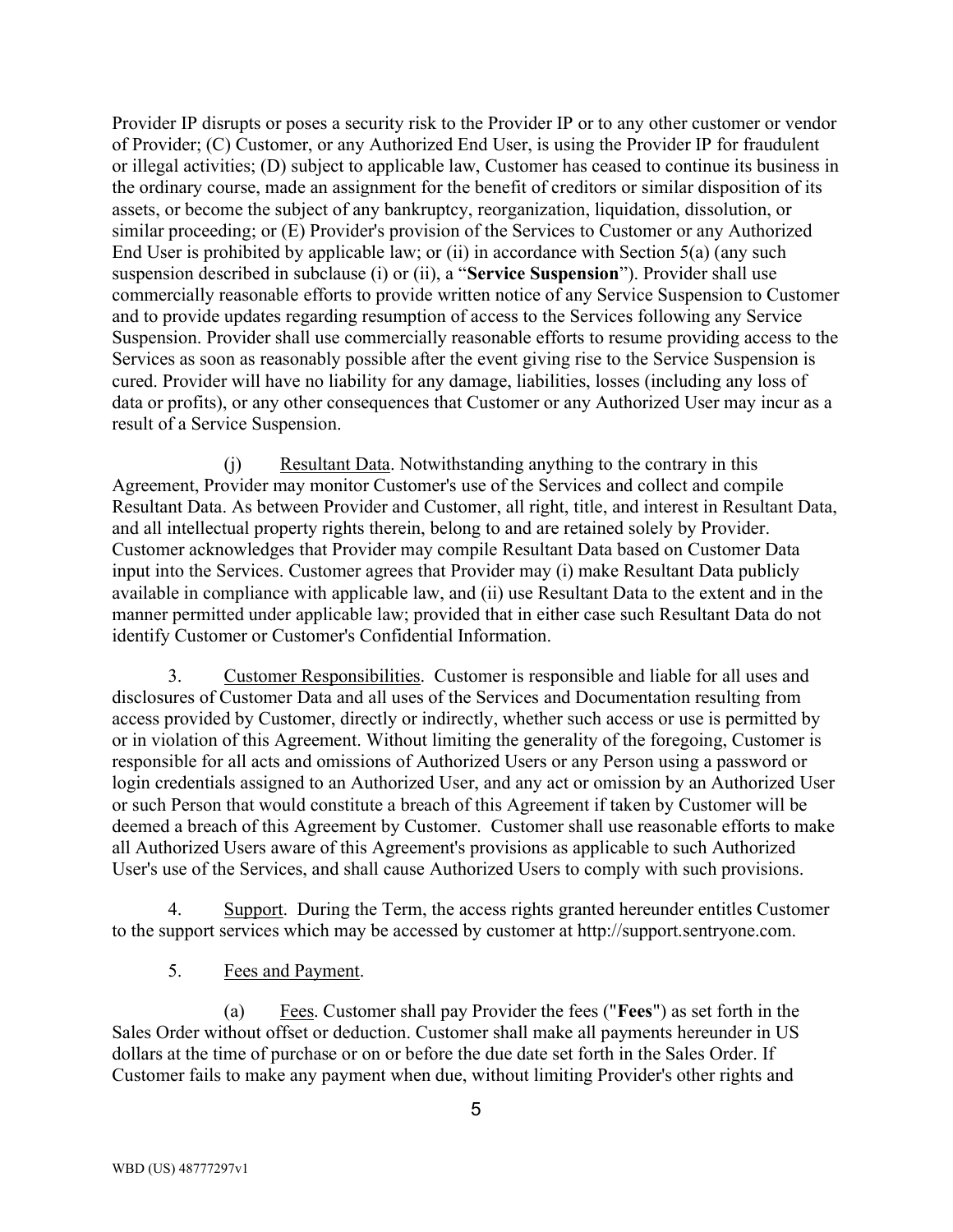remedies: (i) Provider may charge interest on the past due amount at the rate of 1.5% per month calculated daily and compounded monthly or, if lower, the highest rate permitted under applicable law; (ii) Customer shall reimburse Provider for all reasonable costs incurred by Provider in collecting any late payments or interest, including attorneys' fees, court costs, and collection agency fees; and (iii) if such failure continues for thirty (30) days or more, Provider may suspend Customer's and its Authorized Users' access to any portion or all of the Services until such amounts are paid in full.

(b) Fee Increases. Provider may increase Fees no more than once annually after the Initial Term, including for any Renewal Term, by providing written notice to Customer at least 30 calendar days prior to the commencement of such Renewal Term, and the Sales Order will be deemed amended accordingly.

(c) Taxes. All Fees and other amounts payable by Customer under this Agreement are exclusive of taxes and similar assessments. Customer is responsible for all sales, use, and excise taxes, and any other similar taxes, duties, and charges of any kind imposed by any federal, state, or local governmental or regulatory authority on any amounts payable by Customer hereunder, other than any taxes imposed on Provider's income.

#### 6. Confidential Information and Information Security.

(a) Confidential Information. From time to time during the Term, either Party may disclose or make available to the other Party information about its business affairs, products, confidential intellectual property, trade secrets, third-party confidential information, and other sensitive or proprietary information, whether orally or in written, electronic, or other form or media/in written or electronic form or media, in each case whether or not marked, designated or otherwise identified as "confidential" (collectively, "Confidential Information"). Without limiting the foregoing, the Provider IP is the Confidential Information of Provider. Confidential Information does not include information that, at the time of disclosure is: (a) in the public domain; (b) known to the receiving Party at the time of disclosure; (c) rightfully obtained by the receiving Party on a non-confidential basis from a third party; or (d) independently developed by the receiving Party. The receiving Party shall (I) exercise at least reasonable care to protect the other Party's Confidential Information against unauthorized access; (II) not use the other Party's Confidential Information for any purpose other than performance of this Agreement or the exercise of any benefit expressly provided herein; and (III) not disclose the disclosing Party's Confidential Information to any person or entity, except to the receiving Party's employees, agents or subcontractors who have a need to know the Confidential Information for the receiving Party to exercise its rights or perform its obligations hereunder and who are legally required to protect the Confidential Information in a manner no less stringent than required under this Agreement. Notwithstanding the foregoing, each Party may disclose the other Party's Confidential Information to the limited extent required (i) in order to comply with the order of a court or other governmental body, or as otherwise necessary to comply with applicable law, provided that the Party making the disclosure pursuant to the order shall, if legally permissible, first have given written notice to the other Party and cooperate with legally permissible efforts of the other Party to obtain a protective order; or (ii) to establish a Party's rights under this Agreement, including to make required court filings. On the expiration or termination of the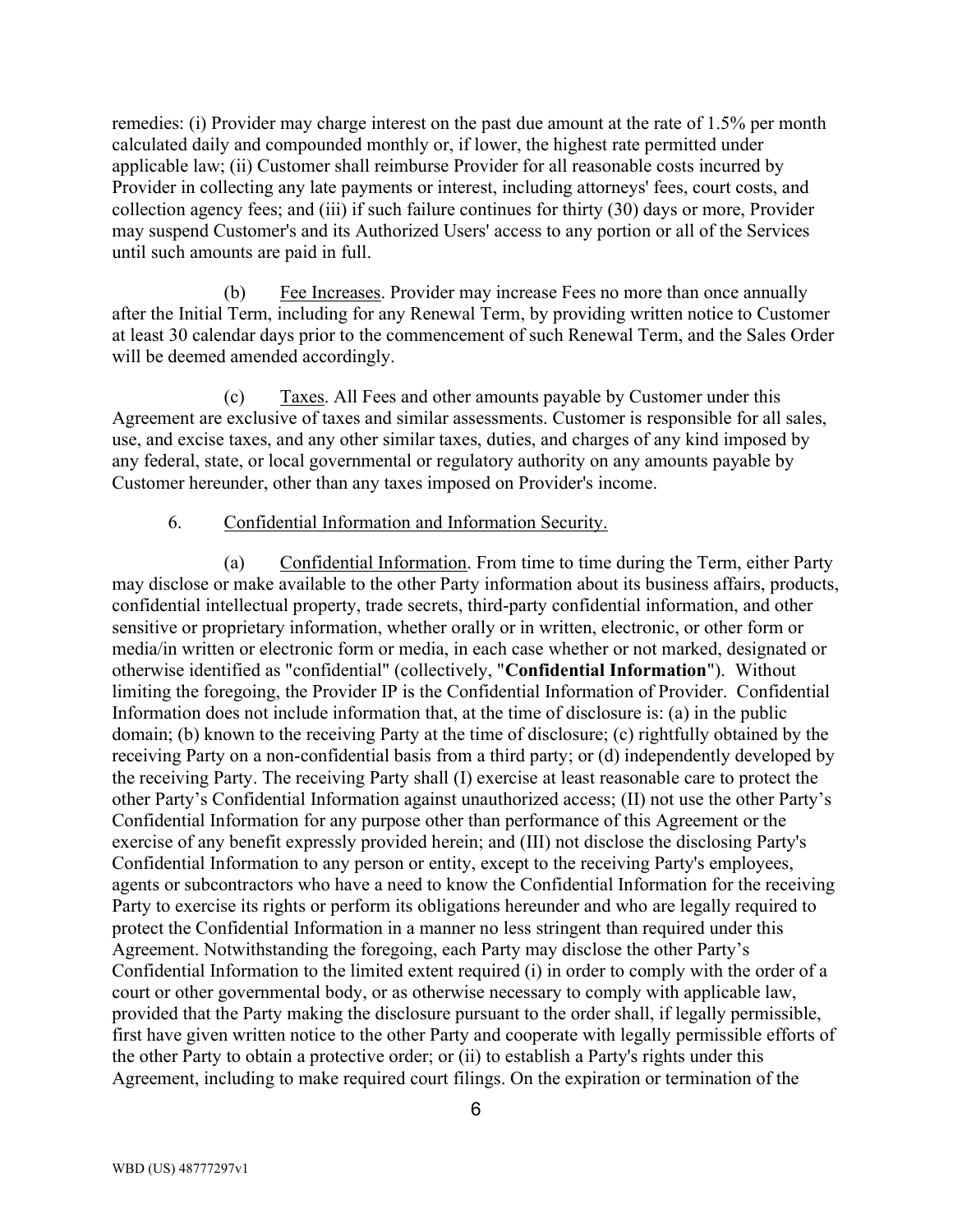Agreement, the receiving Party shall, at the request of the disclosing Party, promptly return to the disclosing Party all copies, whether in written, electronic, or other form or media, of the disclosing Party's Confidential Information, or destroy all such copies and certify in writing to the disclosing Party that such Confidential Information has been destroyed. Each Party's obligations herein with regard to Confidential Information are effective as of the Effective Date and will expire five years from the date first disclosed to the receiving Party; provided, however, with respect to any Confidential Information that constitutes a trade secret (as determined under applicable law), such obligations of non-disclosure will survive the termination or expiration of this Agreement for as long as such Confidential Information remains subject to trade secret protection under applicable law.

### (b) Information Security.

(i) Subject to the terms and conditions of this Agreement, Provider agrees to comply with applicable laws, rules and regulations in its collection, receipt, access, use, storage, disposal, and disclosure of Customer Data which shall not, in accordance with Section 2(e), include Personal Information.

(ii) Customer has and will retain sole responsibility for: (a) all Customer Data, including its content, accuracy, use, and disclosure; (b) all information, instructions, and materials provided by or on behalf of Customer or any Authorized User in connection with the Services; (c) Customer Systems; (d) the security and use of Customer's and its Authorized Users' access credentials; and (e) all access to and use of the Services and Provider IP directly or indirectly by or through the Customer Systems or its or its Authorized Users' access credentials, with or without Customer's knowledge or consent, including all results obtained from, and all conclusions, decisions, and actions based on, such access or use.

7. Intellectual Property Ownership; Feedback.

(a) Provider IP. Customer acknowledges that, as between Customer and Provider, Provider owns all right, title, and interest, including all intellectual property rights, in and to the Provider IP and, with respect to Third-Party Products, the applicable third-party providers own all right, title, and interest, including all intellectual property rights, in and to the Third-Party Products.

(b) Customer Data. Provider acknowledges that, as between Provider and Customer, Customer owns all right, title, and interest, including all intellectual property rights, in and to the Customer Data. Customer hereby grants to Provider a non-exclusive, royalty-free, worldwide license to reproduce, distribute, create derivative works of and otherwise use and display the Customer Data and perform all acts with respect to the Customer Data as may be necessary for Provider to provide the Services to Customer, and a non-exclusive, perpetual, irrevocable, royalty-free, worldwide license to reproduce, distribute, modify, create derivative works of and otherwise use and display Customer Data to the extent necessary to exercise Provider's rights set forth in Section 2(j).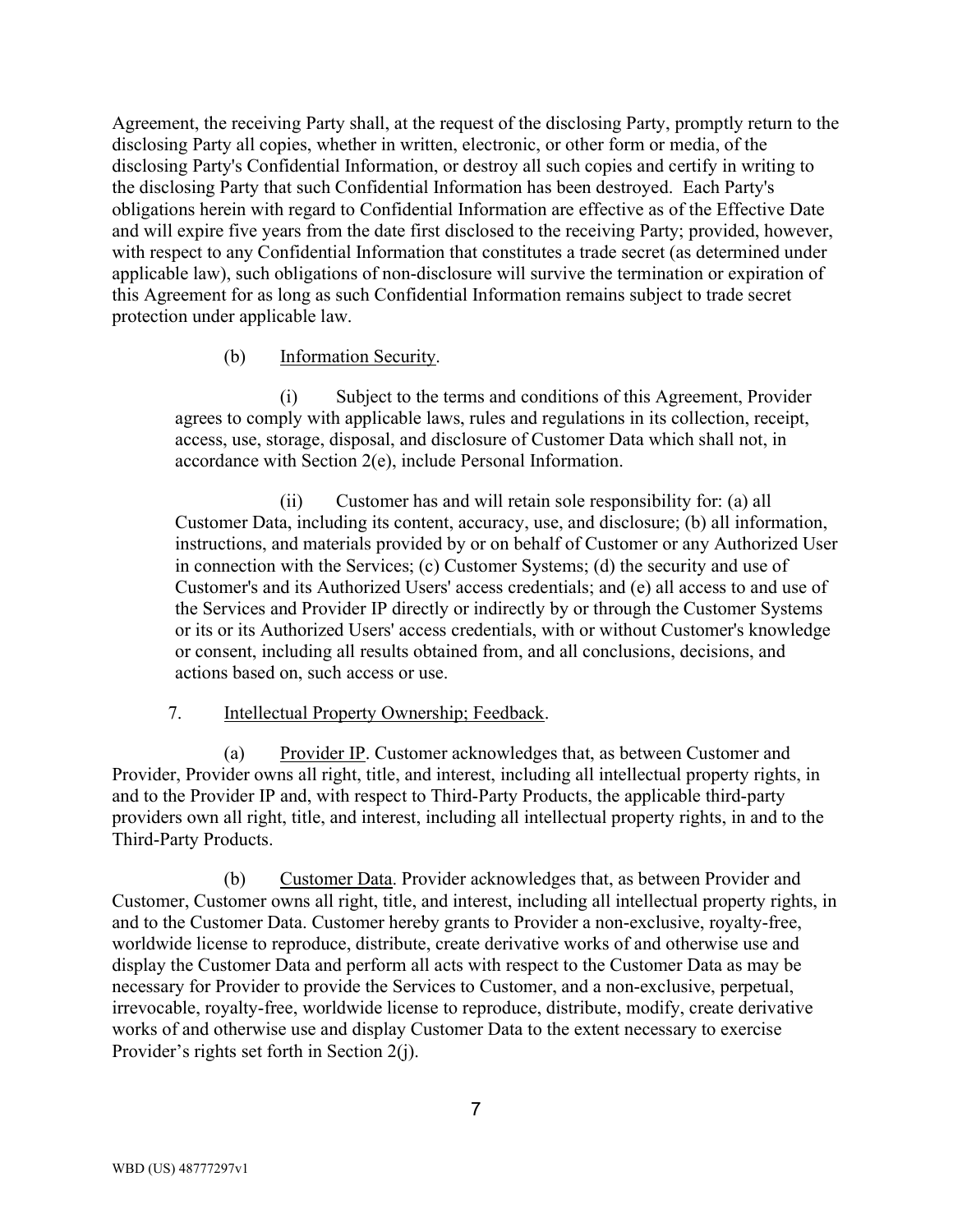(c) Feedback. If Customer or any of its employees or contractors sends or transmits any communications or materials to Provider by mail, email, telephone, or otherwise, suggesting or recommending changes to the Provider IP, including without limitation, new features or functionality relating thereto, or any comments, questions, suggestions, or the like ("Feedback"), Provider is free to use such Feedback irrespective of any other obligation or limitation between the Parties governing such Feedback. Customer hereby assigns to Provider on Customer's behalf, and on behalf of its employees, contractors and/or agents, all right, title, and interest in, and Provider is free to use, without any attribution or compensation to any party, any ideas, know-how, concepts, techniques, or other intellectual property rights contained in the Feedback, for any purpose whatsoever, although Provider is not required to use any Feedback.

#### 8. Limited Warranty and Warranty Disclaimer.

(a) Provider warrants during the Term that the Services will materially conform with the Documentation when accessed and used by Customer in accordance with the Documentation. In the event Provider fails to satisfy this limited warranty, Provider's sole liability and Customer's sole remedy, shall be for Provider to use commercially reasonable efforts to correct the Services so that the Services materially conform to the Documentation.

(b) EXCEPT FOR THE LIMITED WARRANTY SET FORTH IN SECTION 8(a), THE PROVIDER IP IS PROVIDED "AS IS" AND PROVIDER HEREBY DISCLAIMS ALL WARRANTIES, WHETHER EXPRESS, IMPLIED, STATUTORY, OR OTHERWISE. PROVIDER SPECIFICALLY DISCLAIMS ALL IMPLIED WARRANTIES OF MERCHANTABILITY, FITNESS FOR A PARTICULAR PURPOSE, TITLE, AND NON-INFRINGEMENT, AND ALL WARRANTIES ARISING FROM COURSE OF DEALING, USAGE, OR TRADE PRACTICE. EXCEPT FOR THE LIMITED WARRANTY SET FORTH IN SECTION 8(a), PROVIDER MAKES NO WARRANTY OF ANY KIND THAT THE PROVIDER IP, OR ANY PRODUCTS OR RESULTS OF THE USE THEREOF, WILL MEET CUSTOMER'S OR ANY OTHER PERSON'S REQUIREMENTS, OPERATE WITHOUT INTERRUPTION, ACHIEVE ANY INTENDED RESULT, BE COMPATIBLE OR WORK WITH ANY SOFTWARE, SYSTEM OR OTHER SERVICES, OR BE SECURE, ACCURATE, COMPLETE, FREE OF HARMFUL CODE, OR ERROR FREE.

- 9. Indemnification.
	- (a) Provider Indemnification.

(i) Provider shall indemnify, defend, and hold harmless Customer from and against any and all losses, damages, liabilities, costs (including reasonable attorneys' fees) ("Losses") incurred by Customer resulting from any third-party claim, suit, action, or proceeding ("Third-Party Claim") that the Services, or any use of the Services in accordance with this Agreement, infringes or misappropriates such third party's US intellectual property rights/US patents, copyrights, or trade secrets, provided that Customer promptly notifies Provider in writing of the claim, cooperates with Provider, and allows Provider sole authority to control the defense and settlement of such claim.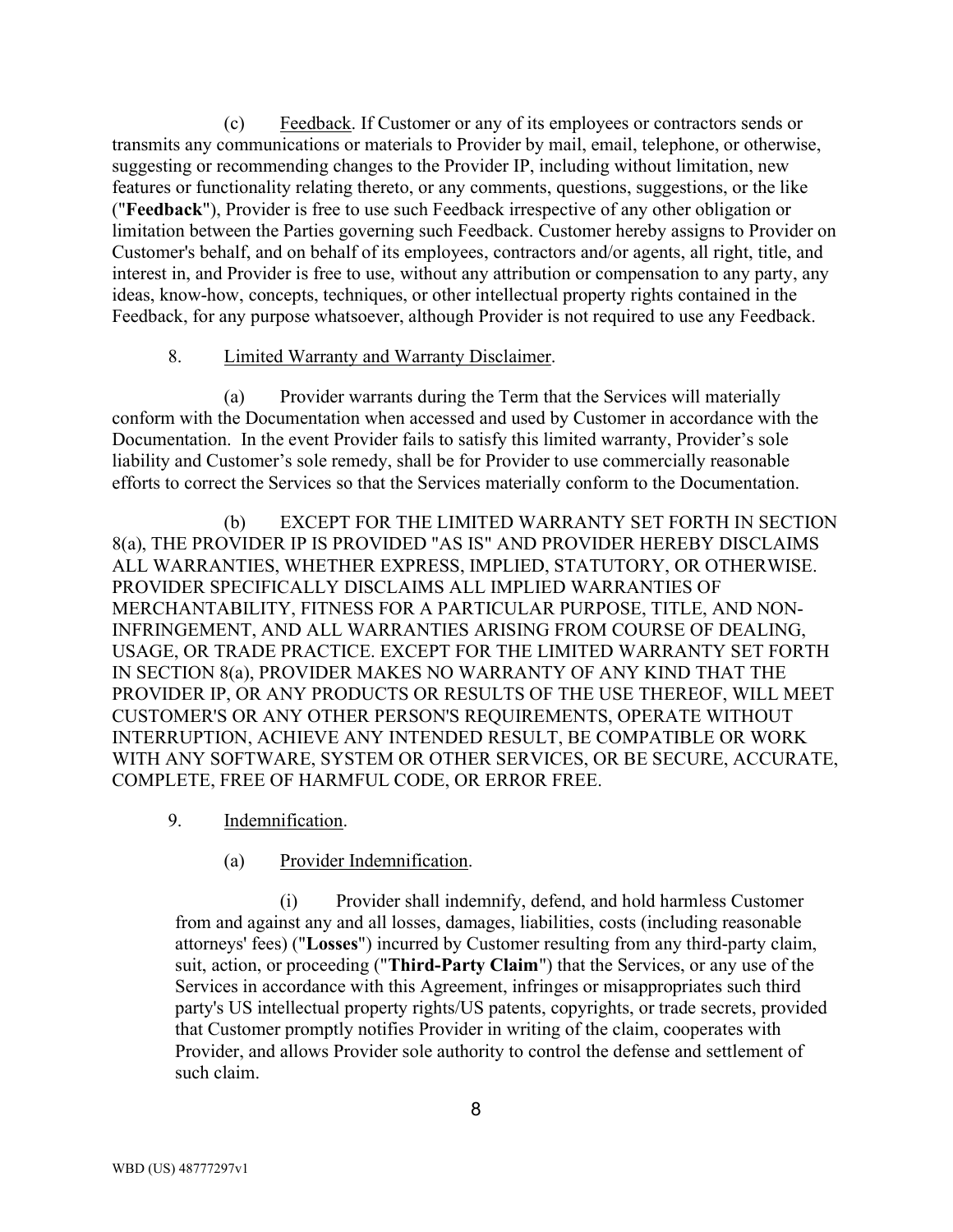(ii) If such a claim is made or appears possible, Provider may, at Provider's sole discretion, (A) modify or replace the Services, or component or part thereof, to make it non-infringing without materially diminishment of the Services, or (B) obtain the right for Customer to continue use. If Provider determines that neither alternative is reasonably available, Provider may terminate this Agreement, in its entirety or with respect to the affected component or part, effective immediately on written notice to Customer and Provider will issue a pro-rata refund of any pre-paid Fees applicable to the period of time after such termination.

(iii) This Section 9(a) will not apply to the extent that the alleged infringement arises from: (A) use of the Services in combination with data, software, hardware, equipment, or technology not provided by Provider or authorized by Provider in writing; (B) modifications to the Services not made by Provider; (C) Customer Data; or (D) Third-Party Products.

(b) Customer Indemnification. Customer shall indemnify, hold harmless, and, at Provider's option, defend Provider from and against any Losses resulting from any Third-Party Claim that the Customer Data, or any use of the Customer Data in accordance with this Agreement, infringes or misappropriates such third party's US intellectual property rights, any Third-Party Claim arising out of Customer's breach of its obligations in respect of Customer Data hereunder, and any Third-Party Claims based on Customer's or any Authorized User's (i) negligence or willful misconduct; (ii) use of the Services in a manner not authorized by this Agreement; (iii) use of the Services in combination with data, software, hardware, equipment or technology not provided by Provider or authorized by Provider in writing; or (iv) modifications to the Services not made by Provider, provided that Customer may not settle any Third-Party Claim against Provider unless Provider consents to such settlement, and further provided that Provider will have the right, at its option, to defend itself against any such Third-Party Claim or to participate in the defense thereof by counsel of its own choice.

(c) Sole Remedy. THIS SECTION 9 SETS FORTH CUSTOMER'S SOLE REMEDIES AND PROVIDER'S SOLE LIABILITY AND OBLIGATION FOR ANY ACTUAL, THREATENED, OR ALLEGED CLAIMS THAT THE SERVICES INFRINGE, MISAPPROPRIATE, OR OTHERWISE VIOLATE ANY INTELLECTUAL PROPERTY RIGHTS OF ANY THIRD PARTY.

### 10. Limitations of Liability.

(a) EXCLUSION OF DAMAGES. IN NO EVENT WILL PROVIDER BE LIABLE UNDER OR IN CONNECTION WITH THIS AGREEMENT UNDER ANY LEGAL OR EQUITABLE THEORY, INCLUDING BREACH OF CONTRACT, TORT (INCLUDING NEGLIGENCE), STRICT LIABILITY, AND OTHERWISE, FOR ANY: (a) CONSEQUENTIAL, INCIDENTAL, INDIRECT, EXEMPLARY, SPECIAL, ENHANCED, OR PUNITIVE DAMAGES; (b) INCREASED COSTS, DIMINUTION IN VALUE OR LOST BUSINESS, PRODUCTION, REVENUES, OR PROFITS; (c) LOSS OF GOODWILL OR REPUTATION; (d) USE, INABILITY TO USE, LOSS, INTERRUPTION, DELAY OR RECOVERY OF ANY DATA, OR BREACH OF DATA OR SYSTEM SECURITY; OR (e)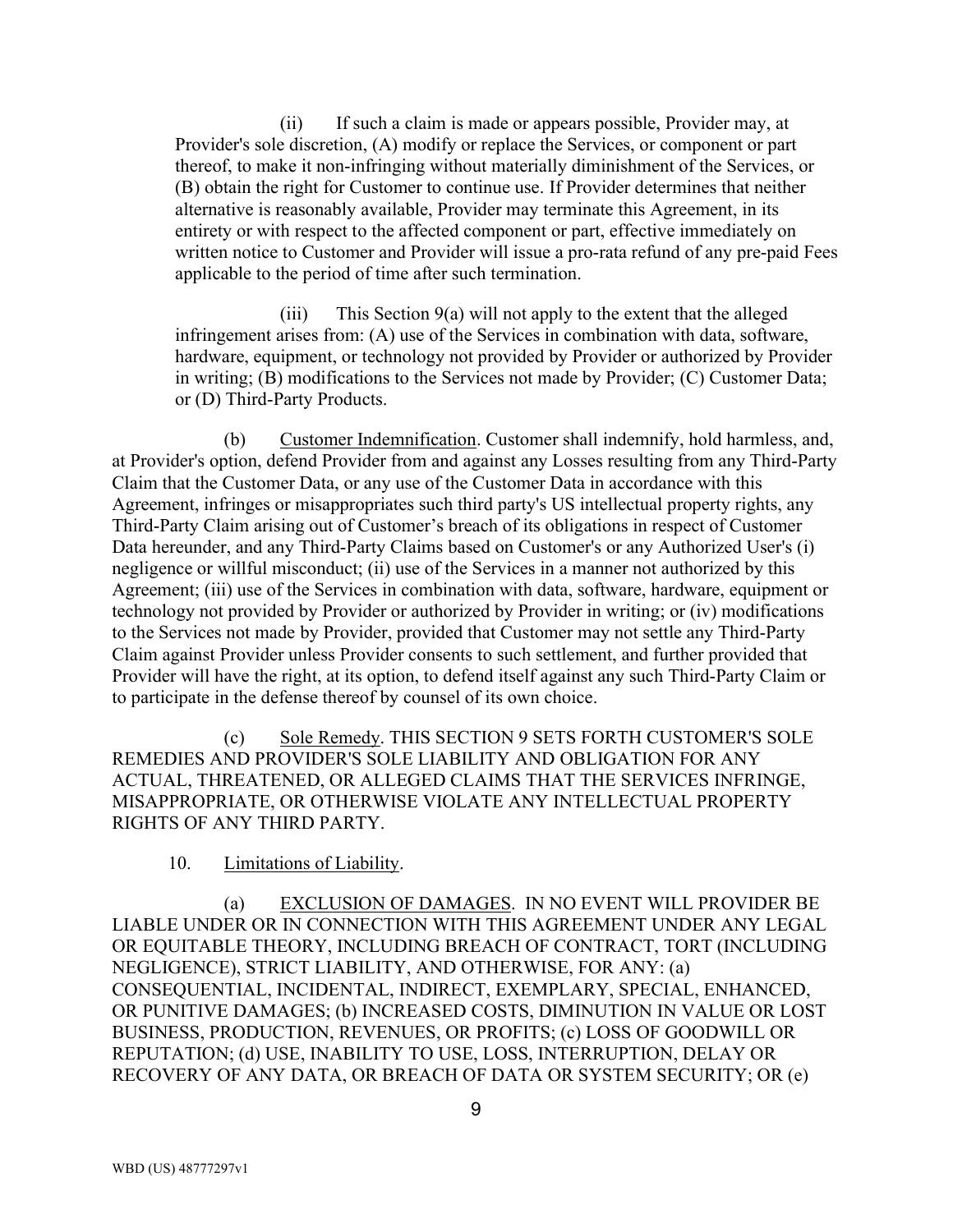## COST OF REPLACEMENT GOODS OR SERVICES, IN EACH CASE REGARDLESS OF WHETHER PROVIDER WAS ADVISED OF THE POSSIBILITY OF SUCH LOSSES OR DAMAGES OR SUCH LOSSES OR DAMAGES WERE OTHERWISE FORESEEABLE.

(b) CAP ON MONETARY LIABILITY. IN NO EVENT WILL PROVIDER'S AGGREGATE LIABILITY ARISING OUT OF OR RELATED TO THIS AGREEMENT UNDER ANY LEGAL OR EQUITABLE THEORY, INCLUDING BREACH OF CONTRACT, TORT (INCLUDING NEGLIGENCE), STRICT LIABILITY, AND OTHERWISE EXCEED THE TOTAL AMOUNT PAID OR PAYABLE TO PROVIDER UNDER THIS AGREEMENT IN THE TWELVE-MONTH PERIOD PRECEDING THE EVENT GIVING RISE TO THE CLAIM.

### 11. Term and Termination.

(a) Term. The initial term of this Agreement begins on the Effective Date and, unless terminated earlier pursuant to this Agreement's express provisions, will continue in effect for one (1) year from such date (the "Initial Term"). This Agreement will automatically renew for additional successive one (1) year terms unless earlier terminated pursuant to this Agreement's express provisions or either Party gives the other Party written notice of nonrenewal at least 30 days prior to the expiration of the then-current term (each a "Renewal Term" and together with the Initial Term, the "Term"). In the event Customer elects to opt out of the auto renewal provision in this Agreement, this Agreement shall terminate upon the expiration of the Initial Term unless Customer renews the Term by paying the next year's annual Fee prior to such expiration.

(b) Termination. In addition to any other express termination right set forth in this Agreement:

(i) Provider may terminate this Agreement, effective on written notice to Customer, if Customer: (A) fails to pay any amount when due hereunder, and such failure continues more than thirty (30) days after Provider's delivery of written notice thereof; or (B) breaches any of its obligations under Section 2(e), Section 3 or Section 6;

(ii) either Party may terminate this Agreement, effective on written notice to the other Party, if the other Party materially breaches this Agreement, and such breach: (A) is incapable of cure; or (B) being capable of cure, remains uncured thirty (30) days after the non-breaching Party provides the breaching Party with written notice of such breach; or

(iii) either Party may terminate this Agreement, effective immediately upon written notice to the other Party, if the other Party: (A) becomes insolvent or is generally unable to pay, or fails to pay, its debts as they become due; (B) files or has filed against it, a petition for voluntary or involuntary bankruptcy or otherwise becomes subject, voluntarily or involuntarily, to any proceeding under any domestic or foreign bankruptcy or insolvency law; (C) makes or seeks to make a general assignment for the benefit of its creditors; or (D) applies for or has appointed a receiver, trustee, custodian,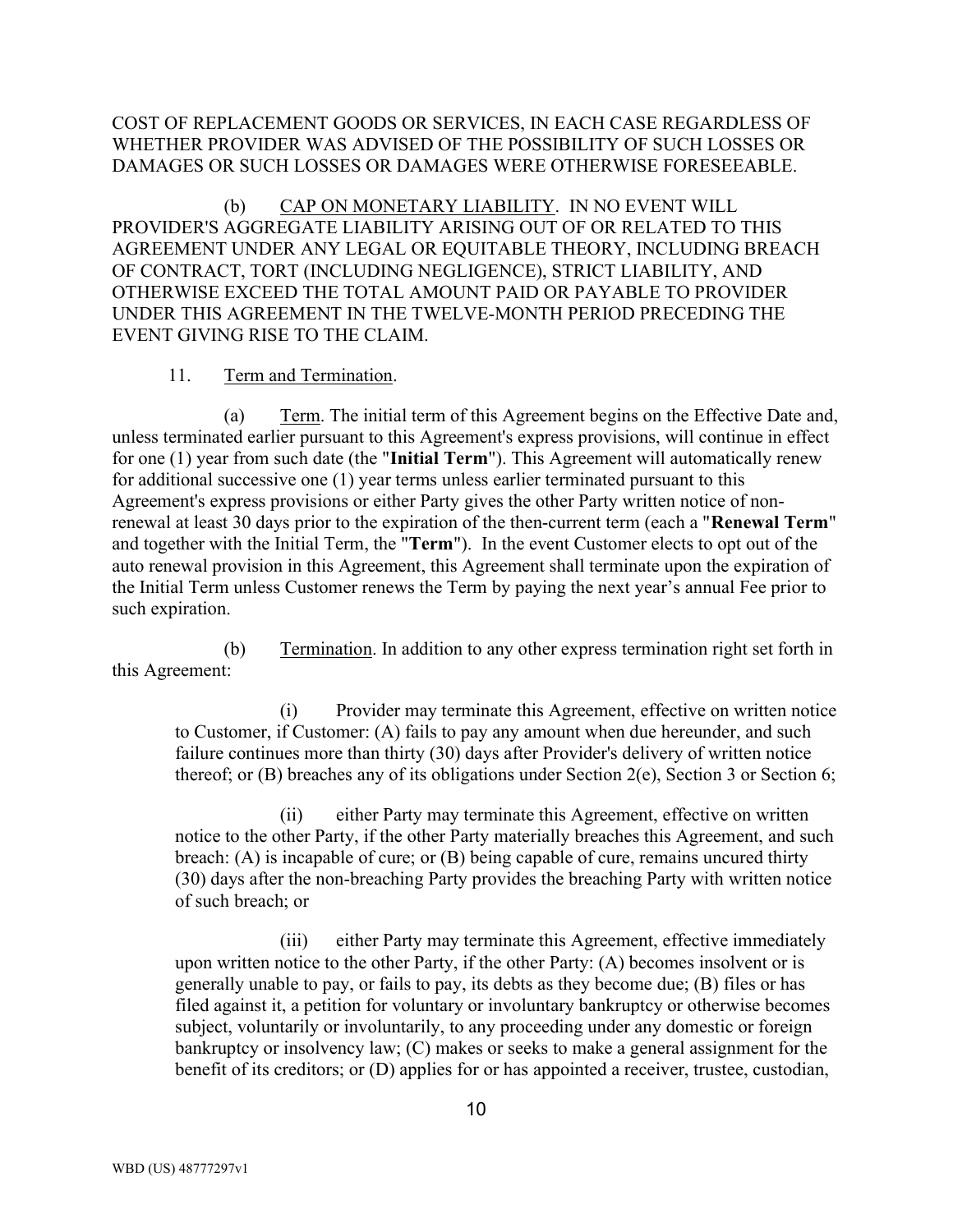or similar agent appointed by order of any court of competent jurisdiction to take charge of or sell any material portion of its property or business.

(c) Effect of Expiration or Termination. Upon expiration or earlier termination of this Agreement, (i) Customer shall immediately discontinue use of the Provider IP; (ii) without limiting Customer's obligations under Section 6(a), Customer shall delete, destroy, or return all copies of the Provider IP and certify in writing to the Provider that the Provider IP has been deleted or destroyed; (iii) Provider may disable all Customer and Authorized User access to the Services and (iv) Provider may destroy Customer Data stored on Provider's Systems. No expiration or termination will affect Customer's obligation to pay all Fees that may have become due before such expiration or termination, or entitle Customer to any refund.

(d) Survival. This Section 11(d) and Sections 1, 5,  $6(a)$ , 7,  $8(c)$ , 9, 10, and 12 survive any termination or expiration of this Agreement. No other provisions of this Agreement survive the expiration or earlier termination of this Agreement.

## 12. Miscellaneous.

(a) Entire Agreement. This Agreement, together with any other documents incorporated herein by reference and all related Sales Orders, constitutes the sole and entire agreement of the Parties with respect to the subject matter of this Agreement and supersedes all prior and contemporaneous understandings, agreements, and representations and warranties, both written and oral, with respect to such subject matter. For clarity, this Agreement shall not supersede any prior agreement between the Parties with respect to Provider's on premise software products and offerings, including Provider's Software End User License Agreement, which shall remain in effect in accordance with its terms. To the extent any terms or conditions contained in the Sales Order conflict with the terms or conditions contained in this Agreement, the terms and conditions of the Sales Order shall supersede only those conflicting terms or conditions contained in this Agreement and only to the minimum extent necessary to harmonize the terms in such Sales Order with the terms contained herein. UNDER NO CIRCUMSTANCES MAY THE TERMS OF THIS AGREEMENT OR ANY SALES ORDER BE AMENDED, MODIFIED, SUPPLEMENTED, ALTERED, SUPERSEDED OR REPLACED BY ANY CUSTOMER PURCHASE ORDER OR OTHER SIMILAR INSTRUMENT DELIVERED BY CUSTOMER TO PROVIDER. EACH PARTY ACKNOWLEDGES AND AGREES THAT, AS A CONVENIENCE TO CUSTOMER AND ONLY FOR CUSTOMER'S INTERNAL ACCOUNTING PROCEDURES, CUSTOMER MAY DELIVER TO PROVIDER A CUSTOMER PURCHASE ORDER OR OTHER SIMILAR DOCUMENT FOR ANY TRANSACTION CONTEMPLATED HEREUNDER AND THAT NO ACTION BY CUSTOMER, INCLUDING PROVIDER'S DELIVERY OF ANY SERVICES OR ACCEPTANCE OF PAYMENT, SHALL BE DEEMED TO BE ACCEPTANCE OF ANY OF THE TERMS OR CONDITIONS CONTAINED IN SUCH CUSTOMER PURCHASE ORDER OR OTHER SIMILAR INSTRUMENT AND SUCH TERMS AND CONDITIONS SHALL BE VOID AND OF NO FORCE OR EFFECT, UNLESS ACCEPTED BY PROVIDER PURSUANT TO A WRITTEN INSTRUMENT SIGNED BY BOTH PARTIES AND EXPRESSLY REFERRING TO THIS SECTION 12(a).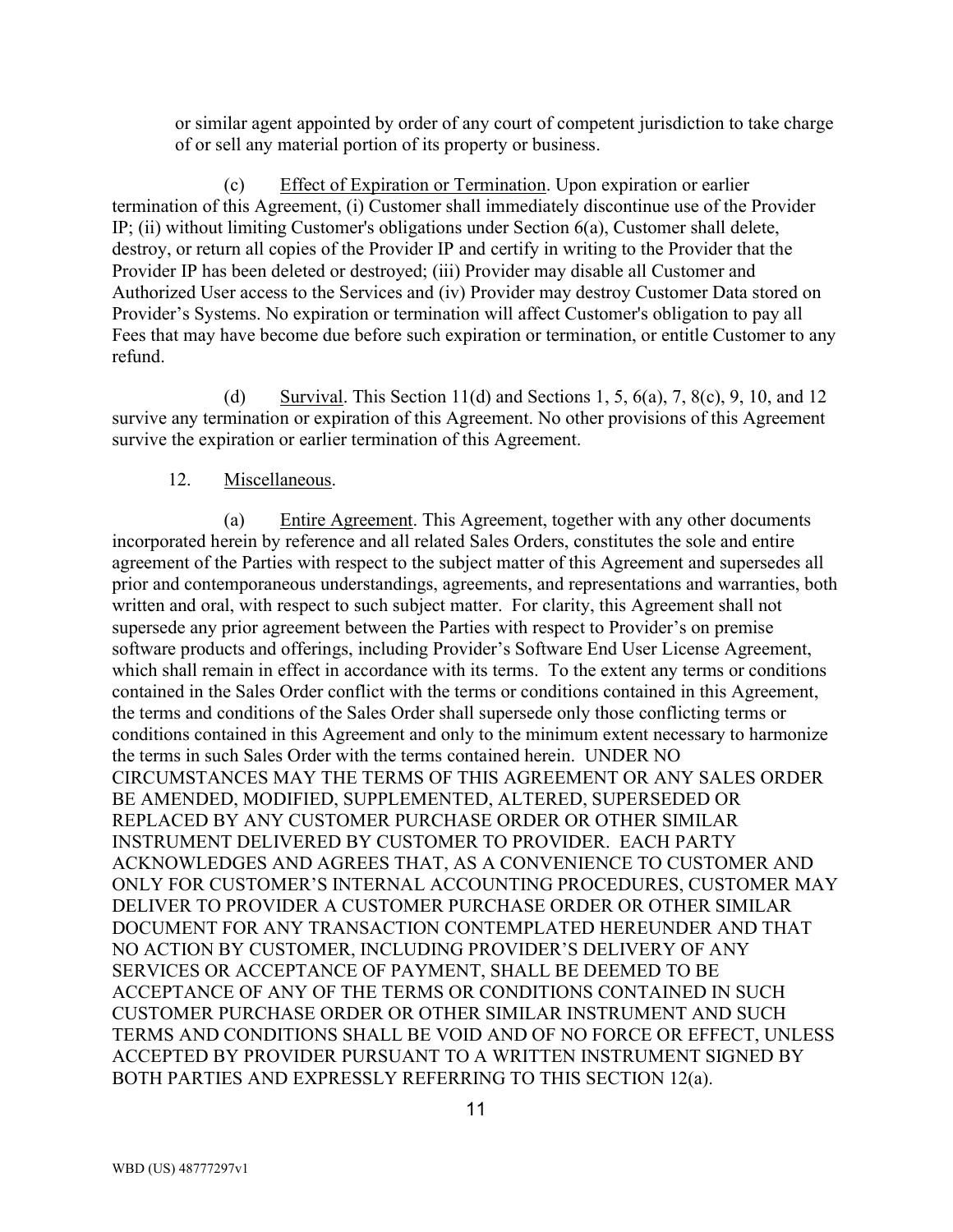(b) Notices. All notices, requests, consents, claims, demands, waivers, and other communications hereunder (each, a "Notice") must be in writing and addressed to the Parties at the addresses set forth on the Sales Order (or to such other address that may be designated by the Party giving Notice from time to time in accordance with this Section). All Notices must be delivered by personal delivery, nationally recognized overnight courier (with all fees pre-paid), facsimile, or email (with confirmation of transmission) or certified or registered mail (in each case, return receipt requested, postage pre-paid). Except as otherwise provided in this Agreement, a Notice is effective only: (i) upon receipt by the receiving Party; and (ii) if the Party giving the Notice has complied with the requirements of this Section.

(c) Force Majeure. In no event shall either Party be liable to the other Party, or be deemed to have breached this Agreement, for any failure or delay in performing its obligations under this Agreement (except for any obligations to make payments), if and to the extent such failure or delay is caused by any circumstances beyond such Party's reasonable control, including but not limited to acts of God, flood, fire, earthquake, explosion, war, terrorism, invasion, riot or other civil unrest, strikes, labor stoppages or slowdowns or other industrial disturbances, or passage of law or any action taken by a governmental or public authority, including imposing an embargo.

(d) Modification; Waiver. You acknowledge and agree that we have the right, in our sole discretion, to modify this Agreement from time to time, and that modified terms become effective on posting a notification within the Services or by email. You are responsible for reviewing and becoming familiar with any such modifications. Your continued use of the Services after the effective date of the modifications will be deemed acceptance of the modified terms. No waiver by any Party of any of the provisions hereof will be effective unless explicitly set forth in writing and signed by the Party so waiving. Except as otherwise set forth in this Agreement, (i) no failure to exercise, or delay in exercising, any rights, remedy, power, or privilege arising from this Agreement will operate or be construed as a waiver thereof and (ii) no single or partial exercise of any right, remedy, power, or privilege hereunder will preclude any other or further exercise thereof or the exercise of any other right, remedy, power, or privilege.

Severability. If any provision of this Agreement is invalid, illegal, or unenforceable in any jurisdiction, such invalidity, illegality, or unenforceability will not affect any other term or provision of this Agreement or invalidate or render unenforceable such term or provision in any other jurisdiction. Upon such determination that any term or other provision is invalid, illegal, or unenforceable, the Parties shall negotiate in good faith to modify this Agreement so as to effect their original intent as closely as possible in a mutually acceptable manner in order that the transactions contemplated hereby be consummated as originally contemplated to the greatest extent possible.

(f) Relationship of the Parties. The relationship of the Parties is that of independent contractors. Nothing contained in this Agreements shall be construed as creating an agency, partnership, joint venture, or other form of joint enterprise, employment or fiduciary relationship between the Parties and neither Party shall have the authority to contract for or bind the other Party in any manner whatsoever.